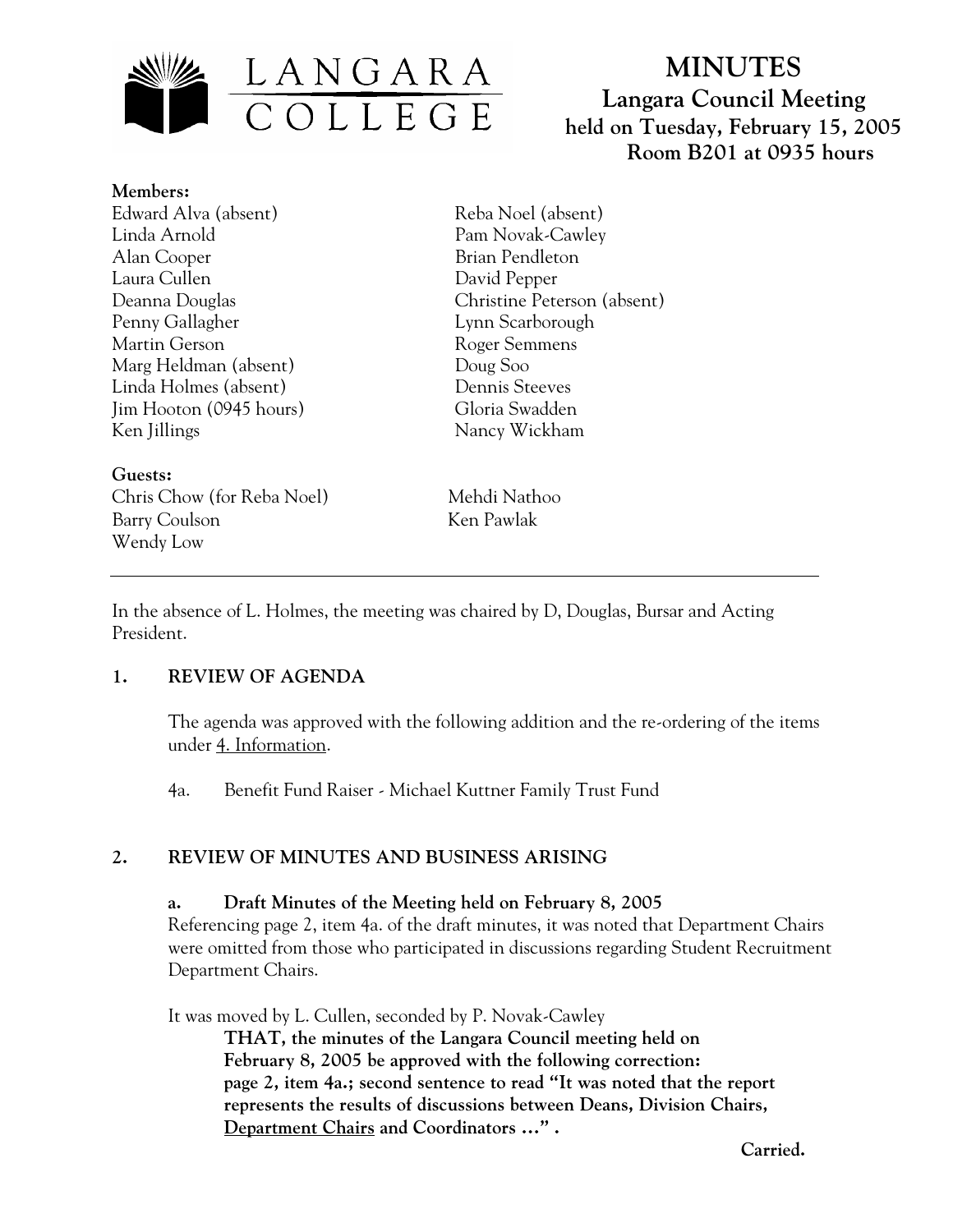#### **3. ACTION ITEMS**

Nil.

# **4. INFORMATION ITEMS**

# **a. Benefit Fund Raiser – Michael Kuttner Family Trust Fund**

R. Semmens noted that there is a fund raiser being held on Friday, March 4, 2005 to benefit the Michael Kuttner Family Trust Fund. The event includes a burger and drink at the Penny Lane Pub and transportation via a chartered bus to and from the Pacific Coliseum to attend a Vancouver Giants hockey game. He noted that tickets can be purchased from Julia Denholm at local 5273 and that 25% of the ticket proceeds will be donated to the Trust Fund.

# **b. 2005/06 Budget**

D. Douglas referenced the 2005/06 Operating Capital Plan as attached to the agenda, noting that the list now reflects a revised estimate that is close to the \$500,000 annual budget referred to in previous meetings. It was noted that work needs to continue to reduce the 2006/07 and 2007/08 lists to \$500,000 each with an ultimate goal of preparing a sixyear plan.

D. Douglas distributed a copy of the proposal prepared by M. Heldman for her division's six-year Capital plan ending 2010 and referencing the format as a good example, requested that all submissions be made using the same template. It was noted that at a minimum, revised Capital Plans for 2006/07 and 2007/08 must be submitted by 0900 hours, Friday, February 18, 2005, and if possible, plans should be submitted up to and including 2009/10.

D. Douglas detailed the information contained in a document distributed at the table titled 2005-06 Budget (dated February 15, 2005). In summary, it was noted that the original shortfall as identified on January 11, 2005 has been reduced to approximately \$240,000. D. Douglas noted that a tuition fee increase of 2% for both international and domestic fees would eliminate the shortfall and create funding for the first three items as identified on the Enhancement list. With that information, and in recognition of the reduction of capital requests, D. Douglas sought and received agreement from Council that priority item 2 on the Enhancement list, IMS College Wide Facilities (smart classrooms) should remain on the list.

 It was noted that a proposal for a tuition fee increase would need to go forward to the next Administration and Finance Committee meeting of the Board in order to be compliant with the College Board Tuition Fee By-Law that stipulates a 60-day notice period. A recommendation would then need to be presented at the Board meeting scheduled for February 24, 2005.